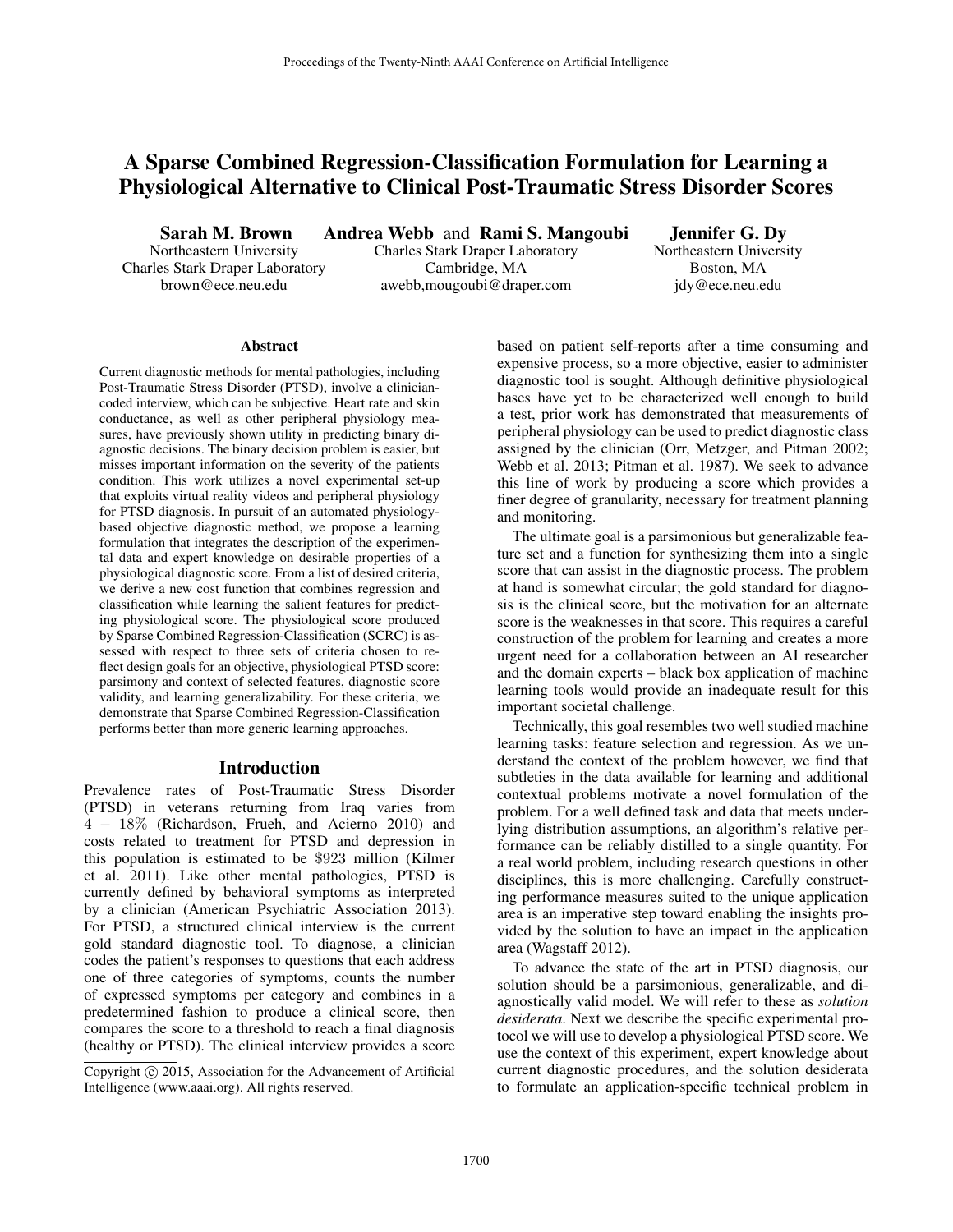the form of a list of *learning desiderata*. We propose a sparse combined regression and classification formulation that meets the *learning desiderata* and position it within related technical literature. Finally, we assess the suitability of the learning formulation through computational experiments using a set of performance measures that combine the long term objective to improve diagnostic procedures, and the specific goals of the current stage of the project (proof of concept) through the *solution desiderata*.

The contributions of this paper are: with respect to the application, (1) a candidate physiological scoring function as an alternative to the more expensive and time-consuming clinician interview-based gold standard clinical score; and with respect to machine learning, (2) a Sparse Combined Regression-Classification (SCRC) formulation that takes into account the desired properties of a physiological score as provided by a domain-expert; and (3) evaluation measures tailored to this application.

#### Problem Definition

While mental pathologies are presently defined by behavioral changes, we rely on the assumption that these changes are the result of a change in the way a person's brain processes various events. Current diagnostic methods require the clinician to ask the patient to introspectively assess past behavior as an indirect measure of this change in brain processing. We propose peripheral physiological signals as a more objective, though still indirect measure of this change. Experimentally, we expose the subjects to nonidiographic virtual reality videos thematically reminiscent of their trauma and record physiology in order to develop a proof of concept advance in the science. The underlying mechanisms of PTSD are not well understood so we limit our investigation to discriminative approaches.

In contrast to the current gold standard for diagnosis, (the Clinician Administered PTSD Scale (CAPS) (Blake et al. 1995)) which is computed from a clinician-coded structured clinical interview, we propose a diagnostic score objectively computed from measured signals. Specifically, the current task is to learn a scoring function for computing a physiological PTSD diagnostic score that is in agreement with current clinical understanding. First we present a detailed description of the data to define the problem with respect to the application and then a technical specification of the problem we can use to develop and assess the solution.

#### PTSD Study and Pre-processing

For this work, we use data from a pilot-scaled study examining physiological response of PSTD by presenting the subjects with virtual reality videos (Webb et al. 2013). In particular, male veteran subjects were shown two non-idiographic videos generated with the Virtual Iraq software originally designed for treatment applications<sup>1</sup>. One video was designed to emulate a foot patrol in a city setting, and the other

was a humvee driving scenario. Each contained five increasingly intense events (i.e., helicopter flying over to insurgent firing a weapon) spaced approximately every 45 seconds.

All procedures were IRB approved and all subjects provided informed consent. Prior to the experimental protocol, a clinician-administered interview was conducted to determine the clinical score for each subject. The clinician codes subject responses into binary scores for each item, counts to produce sub-scores by category (predetermined groups of items) and combines them following a standard procedure to compute a total score (integer valued). During the experimental protocol, the BIOPAC system was used to measure physiological signatures from each subject, using only the two most expressive BIOPAC channels as determined by prior work: Electrocardiogram (ECG) and Galvanic Skin Response (GSR) (skin conductance) (Carson et al. 2000; Orr et al. 1998; Goldfinger, Amdur, and Liberzon 1998; Orr et al. 2000; Pole 2007).

The Inter-Beat-Interval (IBI) signal was computed from the ECG recording using automated peak-detection. The IBI and GSR signals were segmented into 20 second windows, called response curves, beginning at each video event. Eleven (11) features commonly used to study various psychological concepts, including peak amplitude, standard deviation, and area to full recovery were extracted from each of the ten (10) response curves (for a total of 110 features per subject) (Kircher and Raskin 1988; Webb et al. 2013). Fifty-seven ( $D = 57$ ) features remained for use in learning a score after preliminary class-wise analyses (Webb et al. 2013). These are concatenated into a single feature vector for each subject.

To allow meaningful comparisons across subjects and physiological channels, the within-subject mean was subtracted from each feature and features were normalized by the within-subject standard deviation to produce the final feature vector,  $x_i \in \mathbb{R}^D$ , for each subject  $i \in 1 \dots, N$ . After removing subjects with missing data for any reason  $N = 38$  subjects (22 trauma, 16 PTSD) remained for learning and assessment as described in the rest of this paper. The matrix constructed by concatenating data from all subjects is  $\mathbf{X} \in \mathbb{R}^{D \times N}$  and the vector of all clinical scores is  $\mathbf{y} \in \mathbb{R}^{N}$ .

# Learning Desiderata

Given the context afforded by expert knowledge of the problem, the experimental description above is an insufficient technical specification. To solve, we must also quantify the desired properties of the new score and the limitations of the measurements drawn from expert knowledge. We distill insight from expert consultation and data-set examination into the following four learning desiderata, including both desired properties for a physiological score,  $y_i^p$ , and limitations on how to learn from the clinical score,  $y_i^c$  (for subject *i*).

- 1. Linearity: Linear with respect to physiological features:  $y_i^p = f(\mathbf{x}_i) = \mathbf{x}_i^T \beta.$
- 2. Sparsity: Dependent on only a small subset of the physiological features. Several  $\beta_f = 0$ .
- 3. Severity: Preserve ranking provided by clinical scores:  $y_i^p = g(y_i^c)$ , with g nondecreasing  $y_i > y_j \rightarrow y_i^p > y_j^p$ .

<sup>&</sup>lt;sup>1</sup>The authors thank Albert Skip Rizzo at the Institute for Creative Technologies for providing the Virtual Iraq software used for the creation of the virtual reality videos.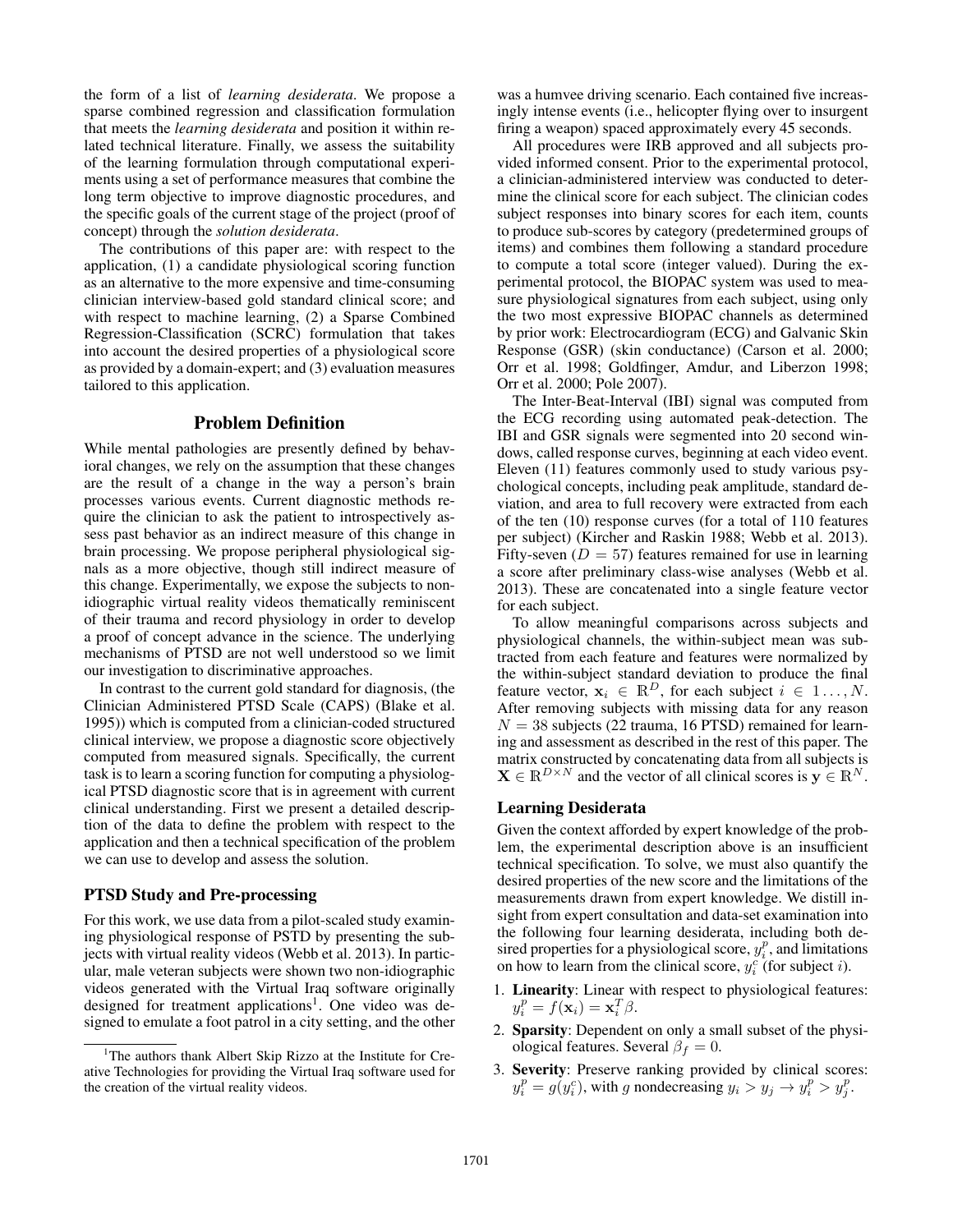4. Ambiguity: Identical clinical scores do not indicate identical status. Zero scores are especially non-specific, it only indicates that these subjects present no symptoms.  $y_i^c = 0 \rightarrow y_i^p < \epsilon$  for some  $\epsilon$  near 0.

This list is motivated by the solution desiderata and will serve as a framework for developing a learning algorithm. We expand upon each item by highlighting the key insights summarized and relation to the solution desiderata expressed in the introduction.

Linearity Prior work has suggested that linear models using a standard set of features works well for the binary diagnosis problem (Webb et al. 2013). As an application, as encapsulated by our solution desideratum of parsimony, it is important to provide a solution that is human interpretable, so that users will trust it (Giraud-Carrier 1998; Rudin and Wagstaff 2014); linear models fulfill this objective. Further, linear models are computationally attractive as they rely on fewer parameters than more complex choices.

Sparsity A sparse coefficient vector yields a score that is dependent on only a small number of features. This supports the solution desideratum for parsimony. Sparsity or feature selection is necessary because although after preprocessing we only have 57 features, this is large compared to only 38 subjects. Using all of the candidate features to learn the function parameters would over-fit to this experimental data thus contradicting our solution desideratum of generalizability.

Severity The gold standard clinical diagnostic tool, the CAPS score, may be interpreted as a ranking of the severity of subjects' condition because it does not have physically interpretable units, it is derived from a coded interview. Maintaining this ranking is essential to the solution desideratum of diagnostic validity. The distinction between the technical specification of the linearity and severity criteria is an important subtlety of the requirements. The learned function should be linear in the features, but it does not need to be linearly related to the clinical score.

Ambiguity Subjects with a zero clinical score experienced trauma, but present with no symptoms. The fact that they have the same CAPS score does not necessarily indicate the same underlying health status. The CAPS score was designed to diagnose unhealthy subjects, so it is nonspecific in this realm. Our physiological score need not lump these subjects tightly together, only ensure they are not scored near the subjects presenting with symptoms. This learning desideratum formalizes the distinction between achieving the solution desideratum of diagnostic validity and solving a prediction problem.

## Combined Sparse Regression-Classification

General supervised learning frameworks posit that for data  $(\mathbf{x}, y)$ , where  $\mathbf{x} \in \mathbb{R}^D$  is input data sample and y is the target output, there exists a function  $y = f(x)$ . In this setting, the goal is to use training samples of  $(x, y)$  pairs to uncover f or its parameters, so that for new observations of x the appropriate y can be predicted. Alternatively we interpret the

description in the prior section to define data  $(x, y^c)$ , a description of the relationship  $y^p = g(y^c)$  and some properties of the form of f, where  $y^p = f(x)$ . The end goal is to compute  $y^p = f(\mathbf{x})$  for a new observation of x. However, learning  $f$  is less straight forward in this case. In other words, our target task output is the physiological score,  $y^p$ . However, our training data contains pairs of  $(\mathbf{x}, y^c)$ . The information on  $y^p = g(y^c)$  and the form of f are represented in the list of learning desiderata.

#### Formulation

We propose that a unifying cost function combining regression loss, classification loss, and sparse regularization will meet all of the learning desiderata. Further, we assert that loss should be defined differently per subject, based on the information available. In (1a) we define our SCRC formulation using  $\ell_2$  regression loss, hinge classification loss, and an  $\ell_1$  regularization term. To denote the subjects with zero and nonzero clinical scores, we will use subscripts  $Z$  and  $\overline{Z}$ respectively,  $X = [X_Z X_{\bar{Z}}]$  up to subject permutation. For example  $X_{\bar{Z}}$  is the matrix of all of the features for the subjects with nonzero clinical scores and  $y_Z^c$  is the corresponding clinical score vector. We use  $i \in \overline{Z}$  to denote the set of indices corresponding to subjects with a zero clinical score, such that  $Z \cup Z = 1, \ldots, N$ .

$$
\min_{\beta} \ \gamma_1 \|\mathbf{X}_{\bar{Z}}^T \beta - \mathbf{y}_{\bar{Z}}^c\|_2^2 + \gamma_2 \sum_{i=1}^N \mathcal{L}_H(y_i^d, \mathbf{x_i}^T \beta) + \lambda \|\beta\|_1
$$
\n(1a)

$$
\mathcal{L}_H(y_i^d, \mathbf{x_i}^T \beta) = \max(0, 1 - y_i^d \mathbf{x_i}^T \beta)
$$
 (1b)

$$
y_i^d = \begin{cases} d & y_i^c > 0 \\ -d & y_i^c = 0 \end{cases}
$$
 (1c)

where  $\mathcal{L}_H$ , defined in (1b), is called hinge loss and  $y_i^d$  is a scaled ( $d = 65$ , middle of  $y^c$  range) binary classification label for each subject having a zero clinical score or not as defined in (1c). We use  $\gamma_1$  and  $\gamma_2$  to weigh those two terms based on the number of subjects used in each and find that solutions are not dependent on this choice.

**Linearity** After learning the  $\beta$  that satisfies the optimization problem in (1a), we compute a physiological score,  $y_i^p$ , that is linear with respect to the features,  $\mathbf{x}_i$ ,  $y_i^p = \mathbf{x}_i^T \beta$ .

Sparsity To learn the subset of features that is most useful, we use a sparse regularization term:  $\ell_1$  in (1a). The  $\lambda$ controls the degree of sparsity in  $\beta$ , with  $\lambda$  inversely proportional to the number of features retained.

Severity As a function of  $y_i^c$ , this objective function is piecewise linear, which is nondecreasing; thus, meeting our severity-preserving criterion. The squared loss term is linear, hence in that range of  $y_i^c$  we expect  $y_i^p = y_i^c$ ,  $i \in \overline{Z}$ , which preserves the ranking for those subjects. The hinge loss term uses a saturated version of  $y_i^c$ .

Ambiguity The hinge loss term in (1a) models the ambiguity in the clinical scores of zero by optimizing such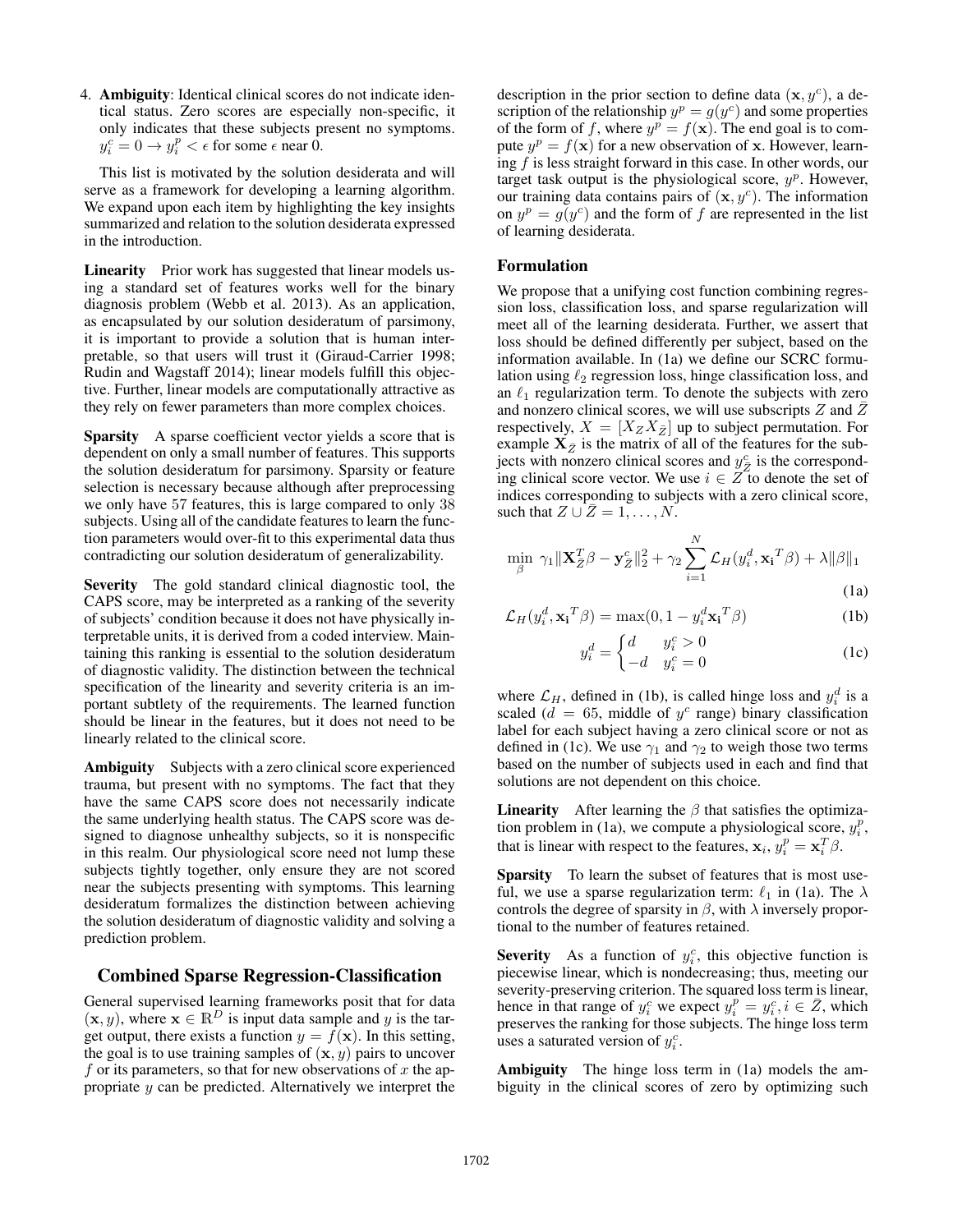that  $y_i^p \leq y_j^p, \forall i \in \mathbb{Z}, j \in \overline{\mathbb{Z}}$ . For subjects without symptoms  $(i \in \mathbb{Z})$ , the physiological score only needs to be below a threshold, since these subjects are not included in the squared loss term which has specific target values.

## **Optimization**

We solve the optimization problem using the Alternating Direction Method of Multipliers (ADMM) which solves unconstrained optimization problems by considering each term to operate on a local variable and constraining the solution to force consensus (Boyd 2010). The ADMM iterations for (1a) are shown in (2) with iteration indexed by superscript t. The first update is regularized least squares, or ridge regression, the second resembles a Support Vector Machine (SVM), and the third is a shrinkage operator.

$$
\beta_1^{t+1} = \left(\mathbf{X}\mathbf{X}^T + \rho I\right)^{-1} \left(\mathbf{X}^T \mathbf{y} + \rho(\beta^t - \mathbf{u}_1^t)\right) \tag{2a}
$$

$$
\beta_2^{t+1} = \min_{\beta_2} \sum_{i=1}^N \mathcal{L}_H \left( y_i^d, \mathbf{x_i}^T \beta_2 \right) + \frac{\rho}{2} ||\beta_2 + \beta^t + \mathbf{u}_2^t||_2^2
$$
\n(2b)

$$
\mathcal{L}^{\mathcal{L}}(\mathcal{L}^{\mathcal{L}})
$$

$$
\beta^{t+1} = \mathcal{S}_{\frac{\lambda}{\rho}}(.5(\sum_{i} \beta_i^{t+1} - \sum_{i} u_i^k))
$$
 (2c)

$$
\mathbf{u}_{1,2}^{t+1} = \mathbf{u}_{1,2}^t + \beta_{1,2}^{t+1} + \beta^{t+1}
$$
 (2d)

where  $\rho$  is the augmented Lagrangian variable and controls how much the difference between solutions regularizes the next iteration thus only influencing convergence rate, not the final solution. The  $S_{\kappa}(a)$  is the soft threshold function. We use a stochastic gradient descent for the hinge loss term. ADMM convergences under nonrestrictive conditions: (1) the function in each term must be closed, proper and convex, and (2) the Lagrangian must have a saddle point (Boyd 2010). Squared loss, hinge loss and  $\ell_1$  are each closed, proper and convex and their independent solutions imply a saddle point in the ADMM form of the objective.

## Related Work

There are key distinctions between SCRC and related technical solutions. First we note that combining the two loss functions into a single optimization problem is different from executing two learned models in sequence. Because the features for each task, regression and classification, are different, a subject that is near the decision boundary in the binary decision feature space can have a score based on the regression features that indicates a severe condition. If the binary decision boundary moved just a small amount, that subject would then be marked healthy- this sensitivity is undesirable. We avoid this by learning the features and weights that satisfy both objectives simultaneously.

#### Linear Regression and LASSO

Linear regression is a standard approach to learning coefficients for a linear combination of the input variable to predict the output variable. The Least Absolute Shrinkage and Selection Operator (LASSO) method adds a  $\ell_1$  regularization term to the squared loss term of linear regression (Tibshirani 1996). This modification produces a sparse result,

thus performing feature selection integrated into the regression problem.

$$
\min_{\beta} \|X^T \beta - y\|_2^2 + \lambda \|\beta\|_1
$$
 (3)

Relative to LASSO the SCRC incorporates the additional knowledge that we have about the zero clinical scores by excluding them from the squared loss term and treating them as a classification problem.

#### Combined Regression and Ranking

Combined regression and ranking is a tunably (via  $\alpha$ ) weighted sum of two loss functions and a  $\ell_2$  regularization for model complexity tradeoff, shown in (4) (Sculley 2010). Any loss function can be used for either the regression term or the ranking term; they differ in how the data are used. A regression loss function is computed for each sample directly between the prediction  $f(\beta, \mathbf{x_i})$  and the measured label,  $y_i$ . A ranking loss term is computed for each pair of samples from a prediction made on signed distance in feature space,  $f(\beta, \mathbf{x}_i - \mathbf{x}_j)$ , and a binary representation of their ranking  $t(y_i, y_j)$ .

$$
\min_{\beta} (1 - \alpha) \sum_{i,j \in P(N)} \mathcal{L}_{\text{rank}}(t(y_i, y_j), f(\beta, \mathbf{x_i} - x_j)) + \lambda ||\beta||_2^2 + \alpha \sum_{i=1}^N \mathcal{L}_{\text{reg}}(y_i, f(\beta, \mathbf{x_i})) \tag{4}
$$

where  $P(N)$  is all of the unique i, j pairs for N samples. The SCRC is nearly a sparse variation of (4) using least squares loss for regression and hinge loss for ranking due to the similarity between a ranking loss and classification. However, we use additional knowledge about the context of the problem to ignore the regression loss for some and reduce the pairwise ranking loss to a subject-wise classification loss. This insight eliminates the need for a computational trick to speed up computation, since we are not comparing every pairwise relationship.

# SVM and Rank SVM

A linear SVM uses hinge loss to find the projection that provides the maximum margin between the two classes of data so that a hyperplane can be applied as a decision boundary (Cortes and Vapnik 1995). RankSVM solves the problem of ranking a series of objects by considering the set of all pairwise comparisons and optimizing to preserve pairwise rankings problem that can thus be solved with an SVM (Joachims 2002). The optimization problem for RankSVM is:

$$
\min_{\beta} \sum_{i,j \in P(N)} (1 - (y_i - y_j)\beta^T (\mathbf{x}_i - \mathbf{x}_j))_+ + ||\beta||_2^2 \quad (5)
$$

where  $P(N)$  is again all of the unique i, j pairs for N samples. The first term is hinge loss,  $\mathcal{L}_{\text{H}}((y_i - y_j), \beta^T(\mathbf{x}_i - \mathbf{x}_j))$ as in our formulation. SVM solutions are sparse, but with respect to the samples, not the features as in SCRC. Further, we add the additional condition that we also have a regression loss term.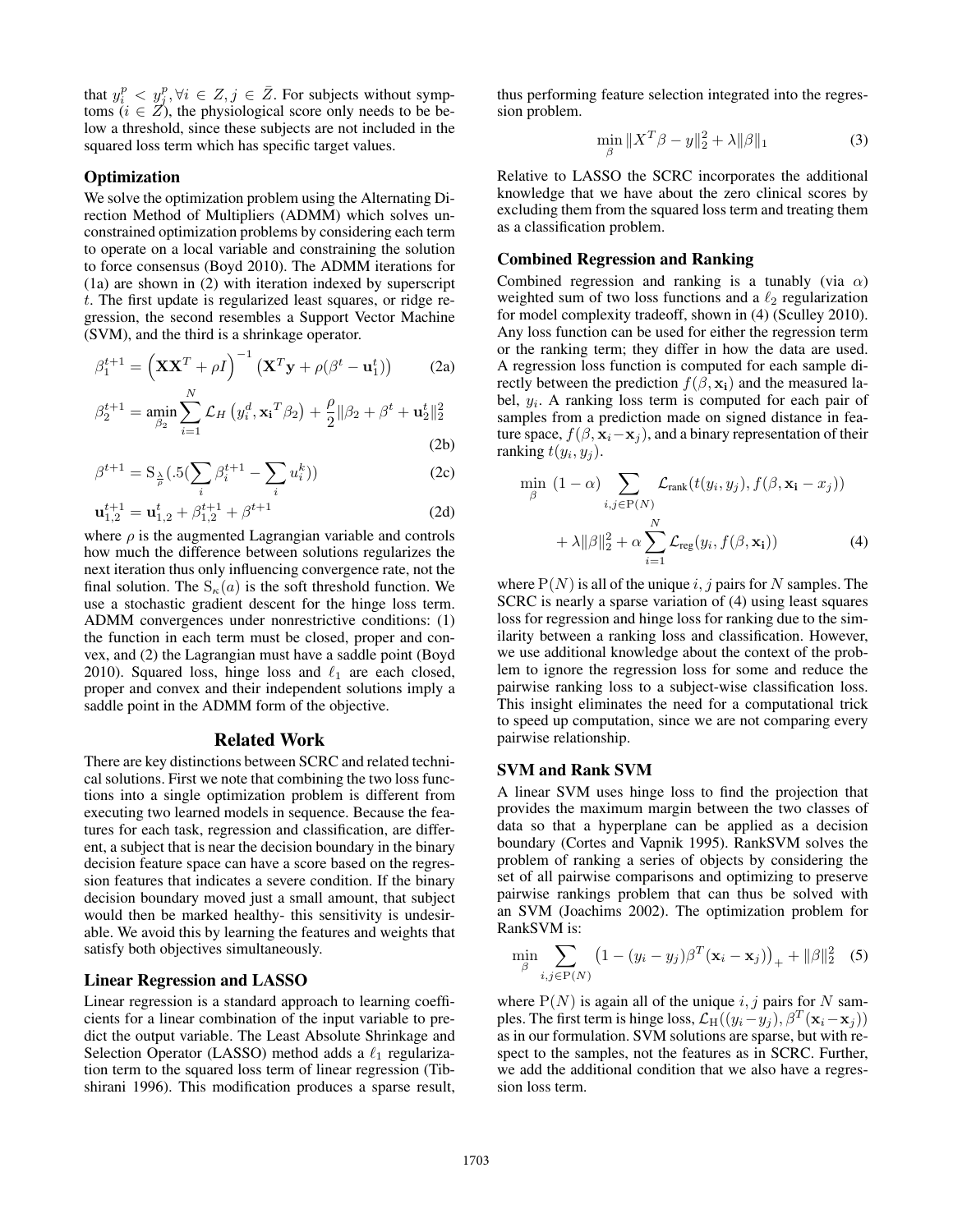# Computational Experiments

A comprehensive, context sensitive evaluation is important, as the application is central to the contribution of this paper. Here we assess the solution provided by our SCRC formulation with respect to the *solution desiderata* defined in the introduction: parsimony and context, diagnostic validity, and generalizability. First we describe the general environment used for testing, then define how we assess and discuss the results relevant to each desideratum.

We present results comparing the SCRC only to LASSO as defined in (3). It is the closest approach in computation and provided outputs. The combined regression and ranking formulation with sparsity suffers similar challenges to LASSO as a key novelty is in the division of subjects. Both problems were solved using ADMM, the LASSO code is from supplemental materials for (Boyd 2010).

Results presented use  $\rho = 1.0$ , based on guidance in (Boyd 2010) and confirmation of solution insensitivity to this ADMM parameter. The data matrices  $X_{\bar{Z}}$  and  $X_Z$  are augmented with a column of ones to provide a linear offset term, as is typical in linear modeling. We fit the models for 100 values of  $\lambda$  spaced uniformly in log-space in a range selected dependent on the infinity norm of the training data. We run tests for both  $K = 7$  fold (folds balanced for diagnostic class) and leave-one-out cross validation.

## Diagnostic Score Validity

To assess clinical validity, we compute average performance in the  $K = 7$  fold cross validation results. As the primary measure of fit, we introduce  $MSE_{NZ}$  (6c): normal meansquare error for the subjects with a non-zero clinical score  $(i \in \overline{Z})$  and one-sided error for the subjects with a zero clinical score ( $i \in \mathbb{Z}$ ). For subjects with a clinical score of zero, any negative physiological score is considered zero error. Per the severity desiridatum, ranking is important, so we compare the solutions on the Spearman correlation coefficient,  $\rho_S$  (6d). We test the physiological score in its ability to return a diagnostic classification that matches the clinical diagnosis ( $d_i^c = y_i^c > \theta^c$ ) by comparing the learned score  $y_i^p$ to a range of thresholds  $(\theta^i)$  to produce a physiological diagnosis and receiver-operating curve, from which we compute an area under the curve (AUC).

$$
y_i^p = \beta^T \mathbf{x_i} \tag{6a}
$$

$$
A = \bar{Z} \cup \{i; y_i^p > 0\}
$$
 (6b)

$$
MSENZ(\beta) = \frac{1}{N} \sum_{i \in A} (y_i^p - y_i^c)^2
$$
 (6c)

$$
\rho_S = \text{Lin}(\text{Rank}(\mathbf{y}^p), \text{Rank}(\mathbf{y}^c))
$$
 (6d)

We denote Pearson linear correlation with  $\text{Lin}(\cdot)$  and define Rank as ascending with the position average assigned to ties (i.e.: Rank  $([10, 37, 25, 40, 25]) = [1, 4, 2.5, 5, 2.5])$ . Figure 1 shows that SCRC outperforms (lower  $MSE_{NZ}$ , higher AUC) LASSO for small values of  $\lambda$ . The smallest values of  $\lambda$  for which lasso is better in MSE<sub>NZ</sub>, it is worse in AUC, so in this range, *although the average fit is better, LASSO makes mistakes in more crucial areas, near the diagnostic threshold.* The performance of SCRC is nearly constant for



Figure 1: The model fit, as defined in (6c). *Left:* MSE<sub>NZ</sub> and *Right* mean AUC, both versus  $log(\lambda)$ . Red traces are the LASSO solution, blue are the SCRC. The bold traces are means and finer traces are +/- one standard deviation. The dashed line shows MSE (left) and AUC (right) for a naive prediction (sample mean/chance).

small values of  $\lambda$ , suggesting a more robust learning scheme and more generalizable solution.

#### Learning Generalizabilty

We propose stability-related metrics to quantify generalizabilty based on numerous results linking notions of cross validation stability to the generalization power and statistical consistency of learning algorithms (Bousquet and Elisseeff 2002; Mukherjee et al. 2006; Lange et al. 2002). The intuition is that swapping out one sample is a small perturbation at the input of the optimization problem, and that therefore the changes at the output, the resulting  $\beta$ , should be small as well, if the model matches the data. We use  $\mathbf{B}(\lambda) \in \mathbb{R}^{D \times N}$  to denote the N solutions provided for each  $\lambda$  and use  $k \in 1, \ldots, K$  to index these solutions. We use f to index elements of  $\beta$ , corresponding to individual features.

We introduce the concept of feature persistence to measure feature-selection stability of SCRC across the whole set of Leave-One-Out (LOO) solutions as an alternative to pairwise subset similarity measures as in (Yu, Ding, and Loscalzo 2008; Kalousis, Prados, and Hilario 2005; Kuncheva 2007). The Feature Persistence Rate (FPR) measures how often a feature, f is *active*, as the percentage of folds, k, for which  $\mathbf{B}_{f,k}(\lambda)$  is nonzero, for a given  $\lambda$ as shown in (7a). A feature, f is persistent at level  $\alpha \in$  $[0, \ldots, 1]$  for a given value of  $\lambda$  if  $\text{FPR}(f, \lambda) > \alpha$ . Every feature would have a FPR of either one or zero (always *on* or always *off*) in an ideal solution.

$$
\text{FPR}(f,\lambda) = \frac{\text{count}_k(|\mathbf{B}_{f,k}(\lambda)| > 0)}{N} \tag{7a}
$$

$$
\bar{\beta}_f(\lambda,\alpha) = \begin{cases} \frac{1}{K} \sum_k \mathbf{B}_{f,k}(\lambda) & \text{FPR}(f,\lambda) > \alpha \\ 0 & - \end{cases} \tag{7b}
$$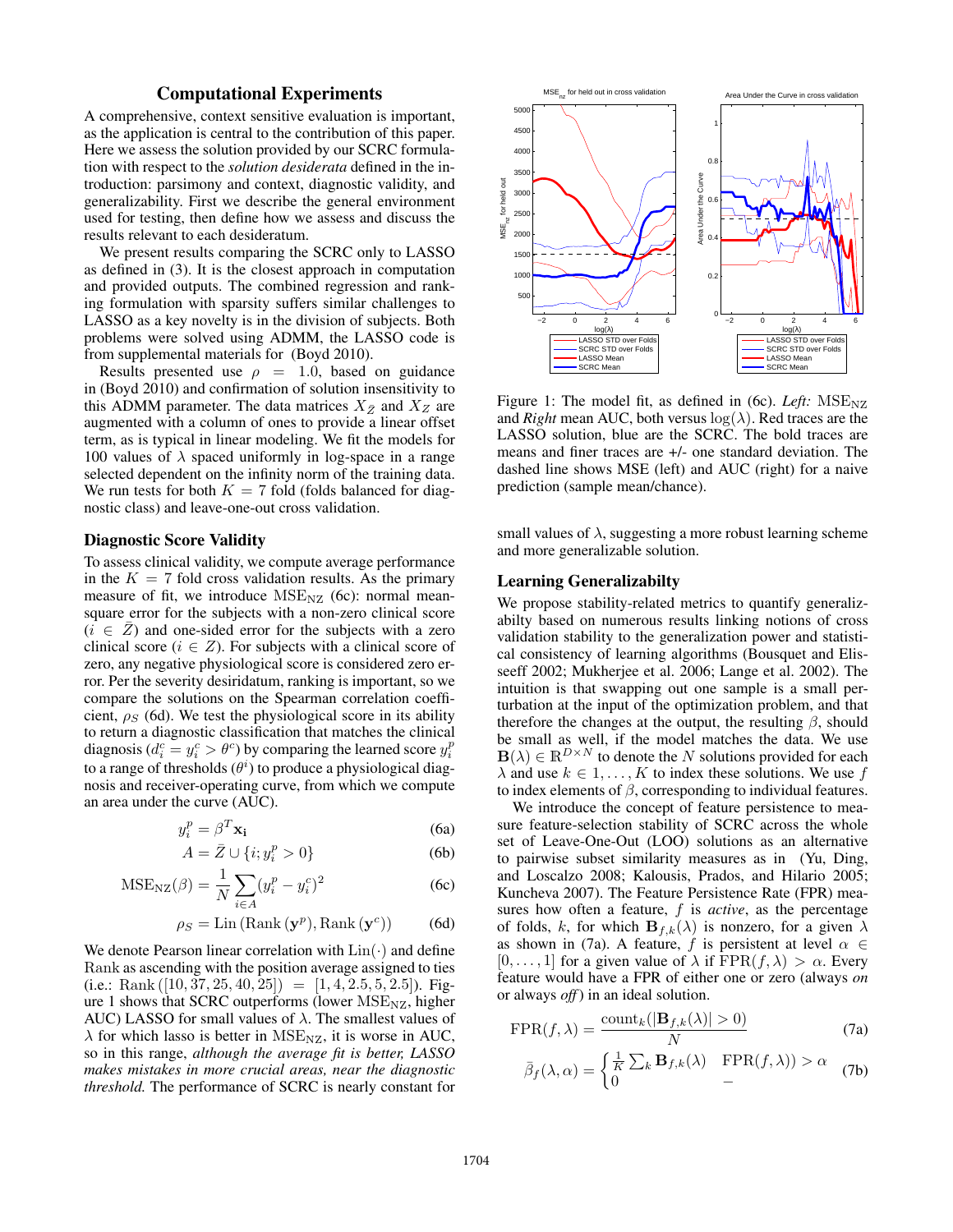

Figure 2: Feature Persistence  $log(\lambda) = 1.92, \alpha = 0.97$ . *Left*: Histogram counts of features for each FPR. *Right:* (in color) Mean feature weights for the  $\alpha = 0.97$  persistent features, dark gray were excluded in preprocessing, the light gray were excluded by sparsity; columns represent video events and the rows physiological features.



Figure 3: Qualitative illustration of model fit for  $\alpha = 0.97$ persistent features for  $log(\lambda) = 1.92$ , these use the features as shown in Figure 2. Each point is a subject, represented by a  $(y_i^c y_i^p)$  pair, using the mean weights for  $\alpha = 0.97$  persistent features to compute  $y^p$ .

In Figure 2 we see that in the left column, the distribution of FPRs from SCRC is more polarized than that of LASSO, a more persistent solution. We present an overall solution computed using  $\bar{\beta}(\log(\lambda) = 1.92, \alpha = .97)$  to compute the physiological score for each subject as shown in Figure 3). This figure qualitatively illustrates the difference in the solutions provided by LASSO and SCRC. This shows that the performance difference is largely in the subjects with a zero score, SCRC keeps these subjects' scores below zero, confirming *that the unique learning paradigm we present achieves the desired effect.* We present the diagnostic validity measures on this solution in Table 1, which shows that with fewer features the overall solution for SCRC outperforms on all metrics.

#### Parsimony and Context

Finally we consider the context of the solution by examining the structure of the returned coefficient vector,  $\beta$ . To achieve parsimony,  $\beta$  should be sufficiently sparse to avoid over-fitting. We quantitatively assess this through the num-

| Metric                | LASSO    | <b>SCRC</b> |
|-----------------------|----------|-------------|
| $\rho_S$              | 0.70     | 0.83        |
| $MSE_{NZ}$            | 646.0284 | 628.0155    |
| AUC.                  | 0.85     | 0.89        |
| <b>Features Count</b> | 13       |             |

Table 1: Diagnostic validity measures for the solution shown in the right subfigures of Figure 2 and all of Figure 3.

ber of retained features. To agree with other literature, based on expert insight, the nonzero elements of  $\beta$  should correspond to features from both measurement channels (IBI and GSR) and multiple video events.

The right column of Figure 2 illustrates an averaged, persistent at level  $\alpha = 0.97$  solution instead of choosing a single fold. We note that features kept are from both the GSR and IBI signals. Time is not modeled explicitly but the learned score can depend on changes in feature values over the course of time, because each feature value is computed for a variety of times (video events). The solutions from the two models are similar, but as we saw above, SCRC uses slightly different weights and fewer features, which is *more parsimonious, supporting our final solution desideratum*.

## Discussion and Conclusions

In this work we present a learning paradigm to support development of a physiologically based PTSD diagnostic score. Our method uses the available measurements from an experiment where virtual reality videos were used to evoke a physiological response measured through IBI and GSR. The solution unifies regression and classification loss functions with a sparse regularization term. As a directly competitive method does not exist, we compare the SCRC to a computationally similar, but application-naive approach, LASSO. Our method provides more parsimonious, diagnostically valid, and generalizable results than the alternative.

Experimentally, these results demonstrate merit for an expanded subject enrollment and further collaboration with clinically focused researchers. Additionally, conducting another, longer study would allow for inclusion of multiple clinical interviewers to assess inter-rater reliability and agreement of each with these physiologically based scores. This work stems from a proof-of-concept scaled exploration into using non-idiographic virtual reality videos, like those previously used in treatment. Individual items or groups of items of the CAPS, which correspond to symptoms and categories of symptoms, is also a candidate area for future exploration.

Future technical extensions of the work can explore analytical relationships of the heuristically derived performance metrics, and the automated selection of the regularization parameter,  $\lambda$ . The method is presented as derived from an empirical risk minimization perspective, but a probabilistic interpretation may provide added insight.

Acknowledgments This work was supported by a National Science Foundation Graduate Research Fellowship (NSF DGE-0946746) and Charles Stark Draper Laboratory.